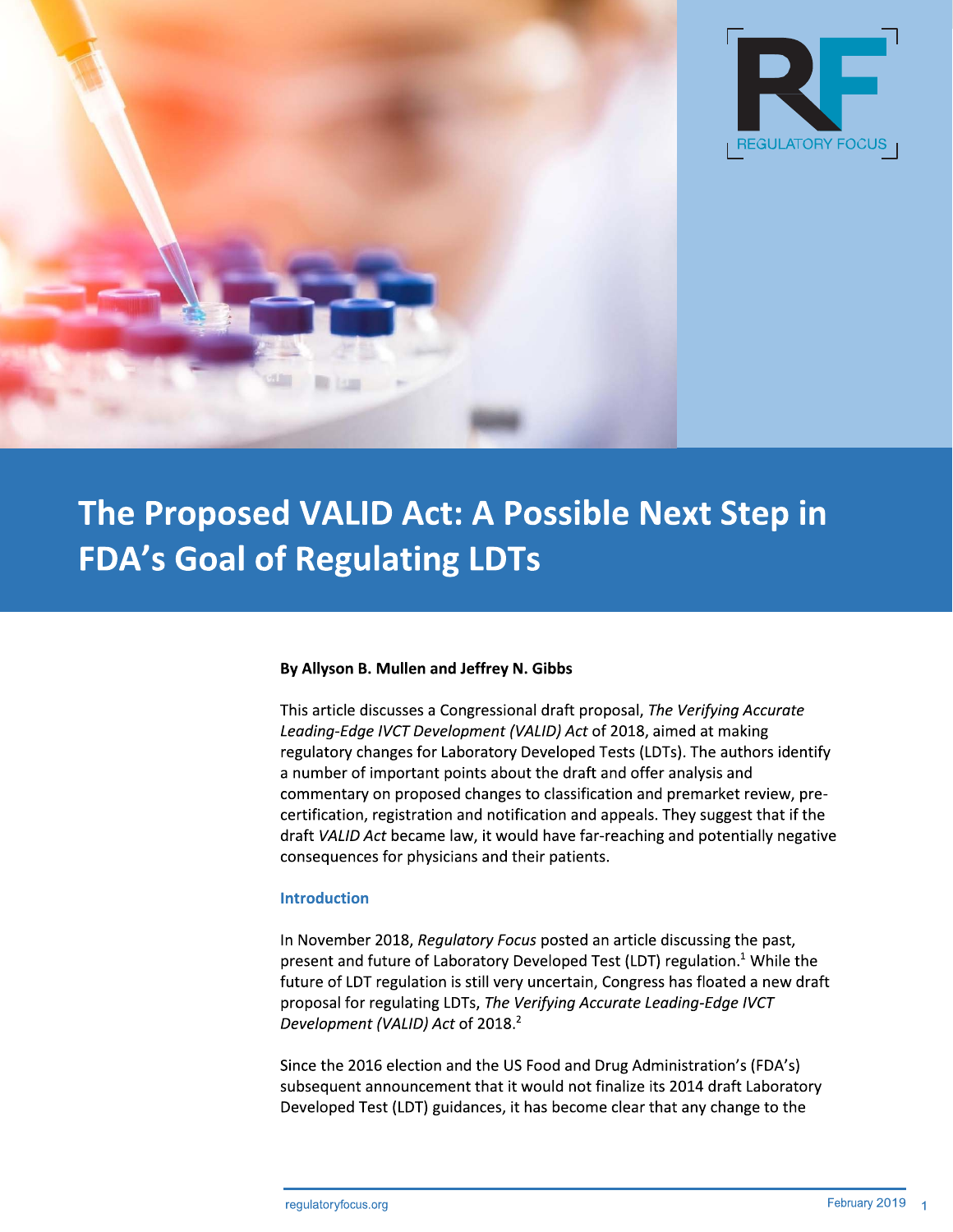diagnostic test regulatory framework (at least in the near term) will need to come via Congressional action. Accordingly, it did not take long for Congress to issue its first proposal in early 2017 with the release of the Diagnostic Accuracy and Innovation Act (DAIA).<sup>3</sup> This document reflected input from various stakeholders over a multi-year period. FDA provided a Technical Assistance (TA) document on the DAIA in the summer of 2018. FDA's TA was essentially a complete rewrite of the DAIA and the changes were viewed very negatively by many in the industry.<sup>4</sup>

However, Congress appeared to view the TA more positively than did industry and, in early December 2018, Chairman Walden, Ranking Member Pallone, Representative Bucshon and Representative DeGette, released a discussion draft of the VALID Act of 2018. This proposal looks very similar to FDA's TA, and contains many problems needing to be addressed. In addition, multiple sources have indicated that it is unlikely the VALID Act will be passed in its current form. Nonetheless, given the increasing likelihood that there will be some potentially significant changes to the diagnostic testing regulatory framework at some point-or at least proposed legislation that will receive significant investor, customer and media attention-it is important for manufacturers and laboratories to keep abreast of these proposals.

### **Defining IVCTs**

The draft VALID Act defines In Vitro Clinical Tests (IVCTs) very broadly to include any test intended for "identifying, diagnosing, screening, measuring, detecting, predicting, prognosing, analyzing or monitoring a disease or condition, including by making a determination of an individual's state of health; or selecting, monitoring, or informing therapy or treatment for a disease or condition." IVCTs also include all parts and components of such tests, with certain limited exclusions (e.g., general laboratory equipment). The regulated components and parts will include test protocols, test platforms, collection devices, sample preparation devices and software. Thus, the IVCT definition encompasses both traditional in vitro diagnostic devices (IVDs) as regulated by FDA as well as LDTs. Under the discussion draft, IVCTs will be subject to the new FDA regulatory framework with regard to design, development, premarket review and approval, precertification (for select tests), quality system regulations and so on. In many cases, this framework also will apply to laboratories because they will have designed or developed an IVCT. However, these labs will still be required to comply with the Clinical Laboratory Improvement Amendments (CLIA) with regard to lab operations.<sup>5</sup> Thus, for labs, the draft bill will result in some duplicative regulation as it is not always clear precisely where test development ends and laboratory operations begin.

Superficially, this framework looks much like the current medical device regulatory framework, including a classification scheme, premarket review, a breakthrough test program, postapproval requirements, adverse event and recall reporting and quality system and labeling requirements. But, a closer look reveals several material changes.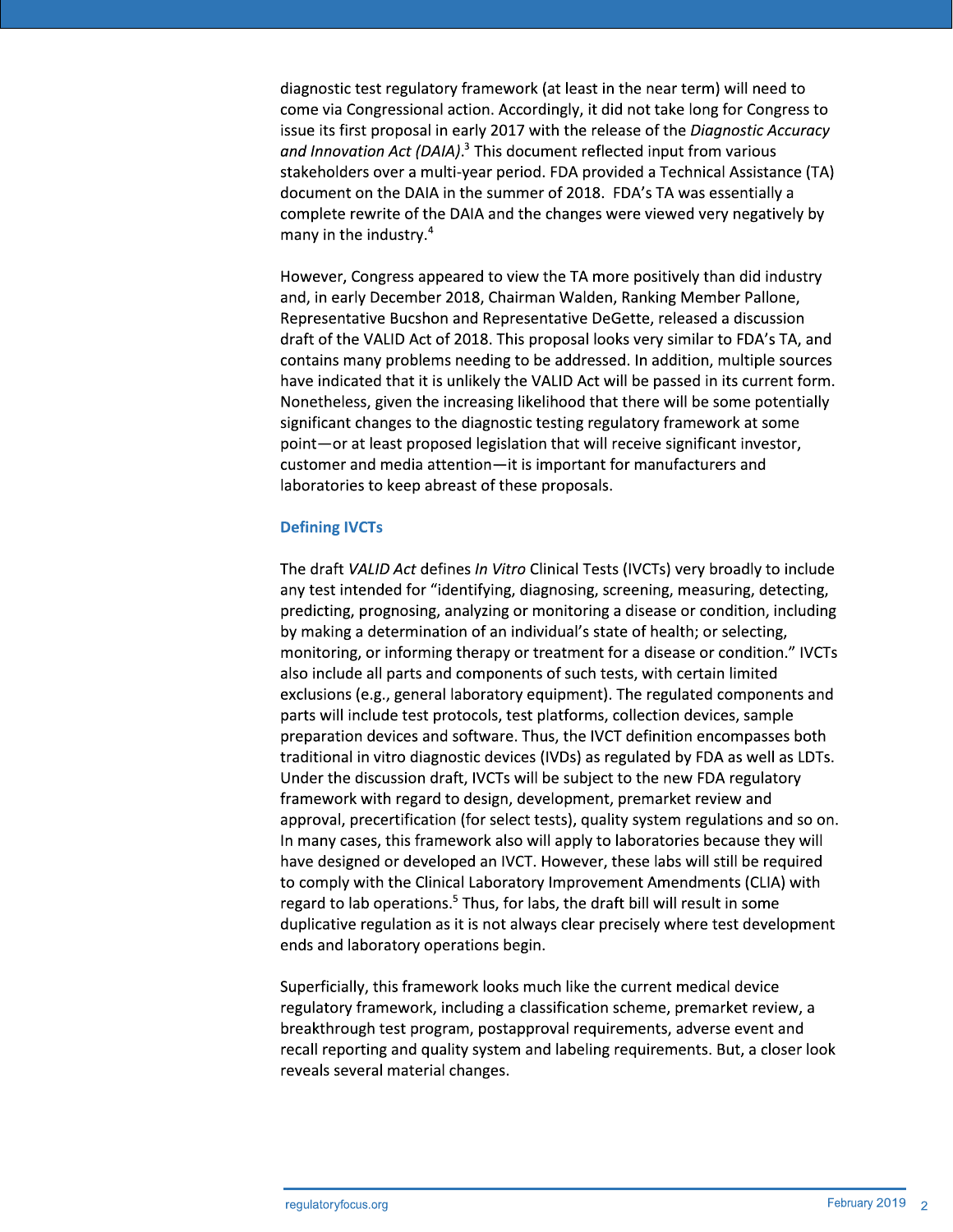#### **Classification and Premarket Review**

Under the VALID Act there would be two classes of IVCTs—high-risk and lowrisk-as compared to FDA's current three classes of devices. In terms of premarket review, all high-risk IVCTs would require premarket review and approval unless an exemption applies. The proposed premarket review is onerous and appears to be modeled on FDA's Premarket Approval (PMA) process and it includes, among other things, requirements for demonstrating clinical and analytical validity of a proposed IVCT.

## **Precertification**

One exemption to premarket review is to obtain precertification for a test group. FDA is currently piloting a precertification program for certain software products, but the IVCT precertification program would be a new concept for diagnostic products. Precertification would require an application and possible facility inspection. Precertification would apply to a "test group," which the draft defines as a group of IVCTs with the same analyte of interest, specimen, method, purpose, disease/condition, intended patient population and context of use. This is an incredibly narrow definition, one which will sharply limit the utility of precertification. The definition is also bound to lead to uncertainty as to what falls within a "test group." In addition, precertification would be unavailable for many products, such as test platforms, collection devices, software, certain blood tests, first-of-a-kind tests, tests for home use, high-risk tests, cross-referenced tests (e.g., companion and complementary diagnostics) and direct-to-consumer tests. Precertification also would be limited in duration and require periodic renewal. While there has been much discussion of the precertification program on the software side, it is still unclear how well the concept will work in practice.

# **Registration and Notification**

As suggested in FDA's 2014 LDT guidances, the proposed VALID Act would require all IVCT test developers (along with other entities, including contract manufacturers) to register with FDA and notify FDA of their tests. The establishment registration process appears administrative-much like the device establishment registration process. However, the IVCT notification process will be much more burdensome than the current device listing process as it is far more comprehensive than the current device listing form. For example, test developers will be required to submit to FDA, among other things, a description of the test, analytes, specimen type, test method, intended patient population, summary of analytical and clinical performance data and labeling. All of this information would be public.

## **Appeals**

Many of the administrative and postmarket provisions look just like the device provisions, but with small nuances to make them more applicable to IVCTs. The FDA Safety and Innovation Act of 2012 (FDASIA) added Section 517A of the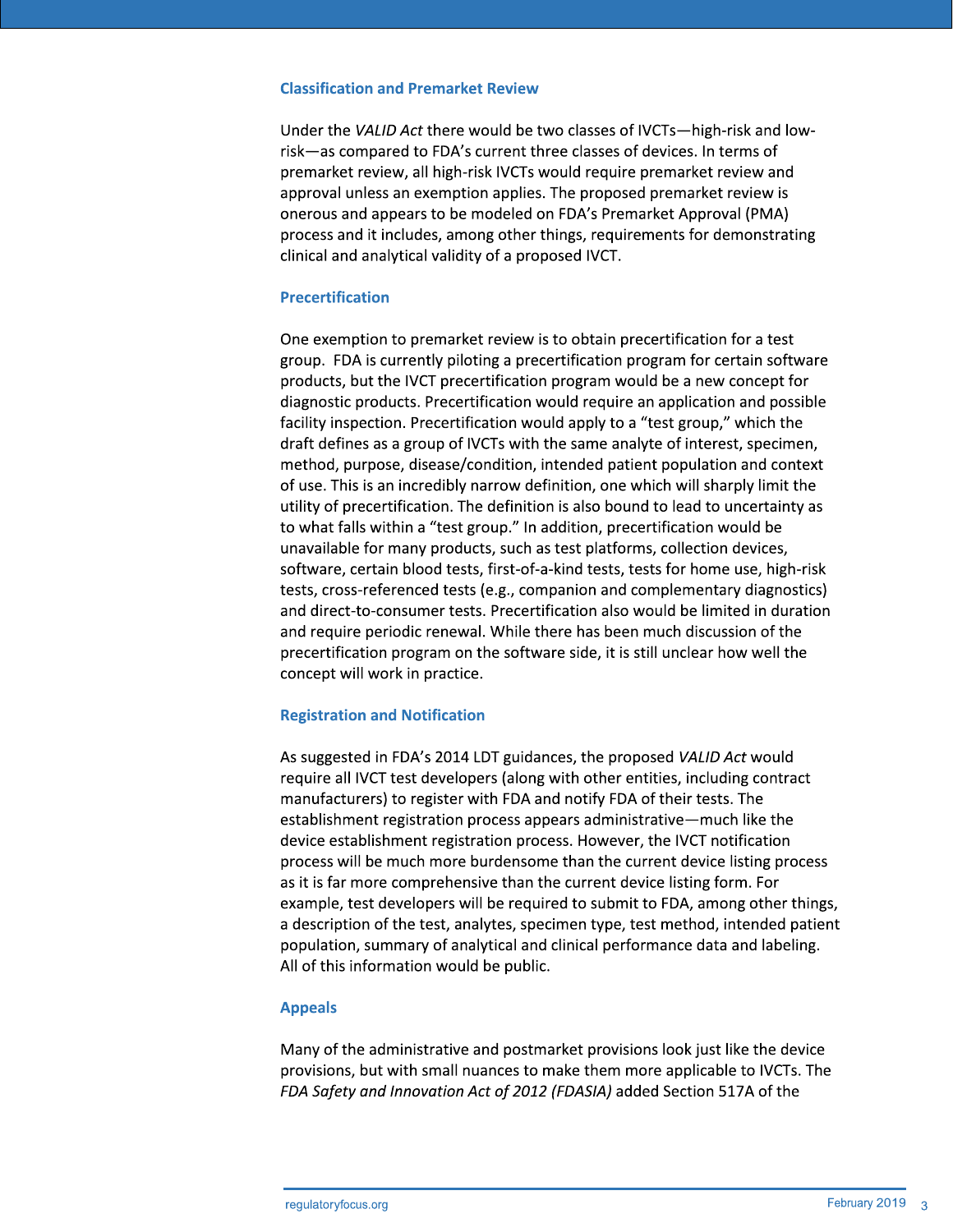Federal Food, Drug, and Cosmetic Act, which sets specific timelines for medical device appeals, including timing for FDA's decisions on appeals.<sup>6</sup> This statutory change has greatly improved the device appeals process by making timing of appeals more predictable. The proposed appeals provision would require IVCT appeals to be submitted within 30 days of FDA's issuing certain decisions, such as decisions on premarket applications, precertification, investigational IVCT exemptions or emergency use authorizations, which is consistent with 517A. However, unlike the current device appeals process, there is no required timeline for FDA to respond to IVCT appeals. If this provision is passed as written, it would undo the predictability of the current device appeal process and potentially leave some appeals in prolonged "limbo." That is what happens, for example, with appeals relating to product jurisdictional decisions because FDA faces no deadlines for deciding those appeals and it has rendered that appeal process unsatisfactory.

## **Grandfathering**

Finally, much like pre-amendments devices, "grandfathered" tests would be exempt from the new regulatory framework. The proposed VALID Act limits grandfathered tests to IVCTs that:

- 1. were on the market 90 days prior to enactment of the law,
- 2. were developed by a laboratory with a high complexity CLIA certificate,
- 3. are performed in the same lab in which it was developed or by another lab "within the same corporate organization and having common ownership" so long as the other lab has a valid CLIA certificate,
- 4. have not received FDA clearance or approval, and
- 5. have not been modified such that it would be a new IVCT.

This, too, is a narrow definition, one which will limit the utility of grandfathering and create difficult questions as to whether tests on the market prior to enactment of any new law can qualify for the exemption.

#### **Conclusion**

If the draft VALID Act became law, it would have far-reaching consequences in terms of patient and physician access to diagnostic tests, including increased cost and development burdens and slowing or preventing the introduction of important new tests. Many of those consequences would be adverse. Enactment also would disrupt the regulation of traditional IVDs because it would replace a well-established system with a system laden with ambiguities and complexity. In our view, as drafted, the VALID Act would cause confusion and delays. Once more, the increased costs of the legislation would come without adequate, offsetting benefits. To summarize, the VALID Act's passage would be misguided because it would impose substantial regulatory burdens on an entire industry without ensuring that there would be commensurate benefits.